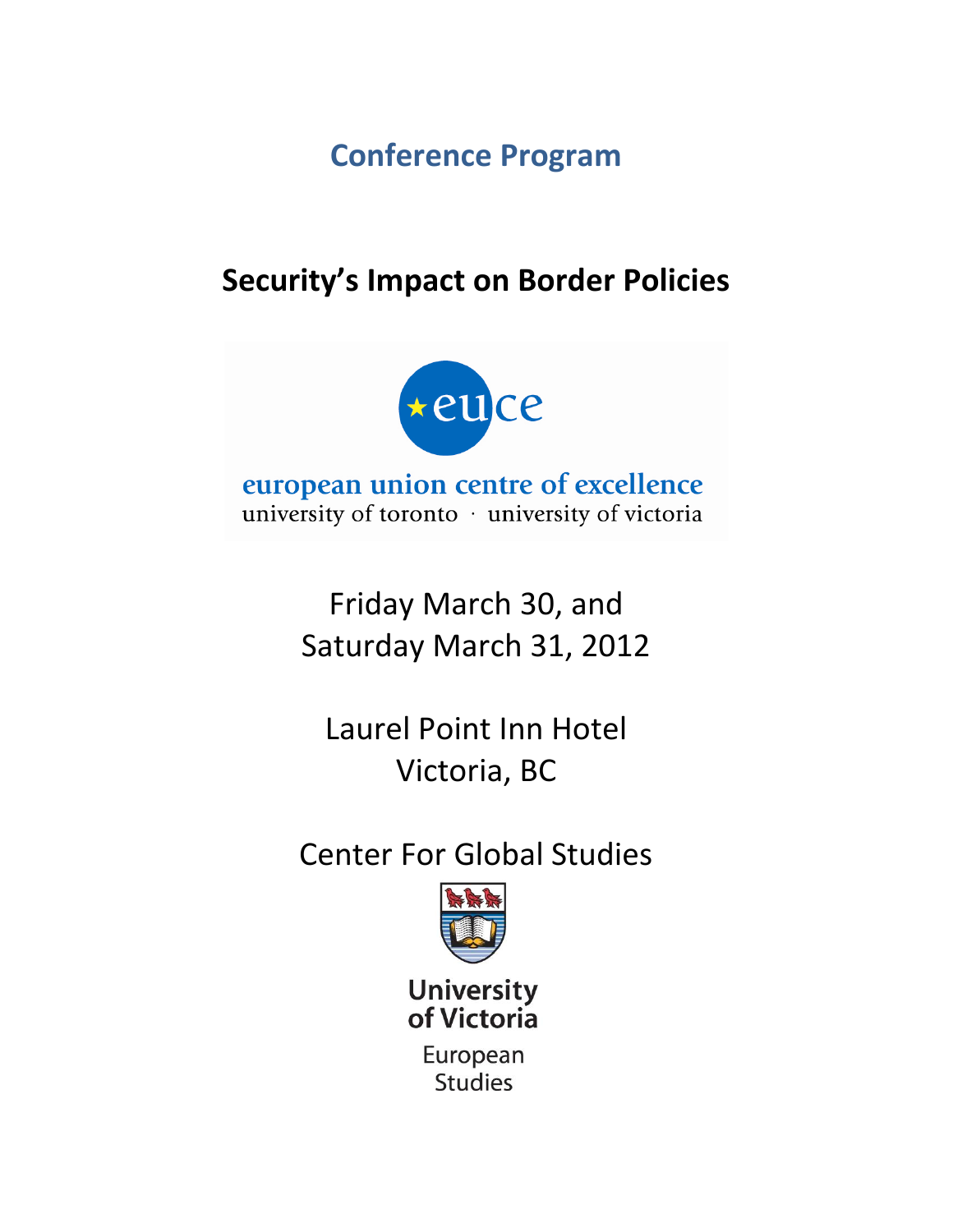*This event was made possible thanks to:*

*The Center For Global Studies and the European Studies Program at the University of Victoria, British Columbia, Canada, The European Union Center of Excellence Universities of Toronto and Victoria, The offices of VP Research, Dean of Social Science, Humanities, Human and Social and Development and the Office of International Affairs at the University of Victoria.*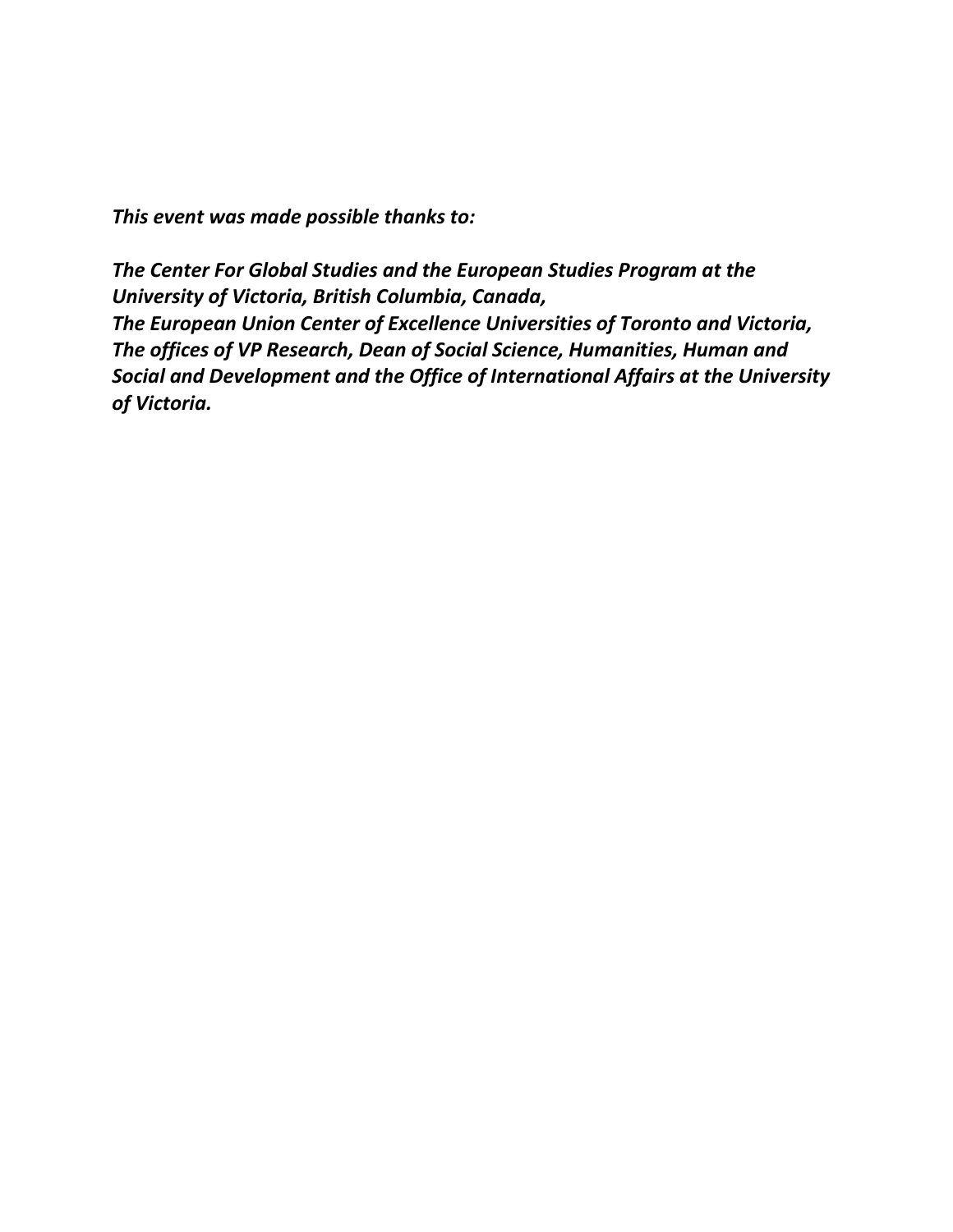This workshop is an invitation to reflect on the impact of security policies on other border policies and perceptions: looking at policies including clandestine crossing, diplomacy, energy, environmental policy, governance, human rights, immigration, private property, monetary policy, resource management, trade, violence, vigilantism, water …, and perception with broad overview talks and media/popular perceptions.

Since 9/11 security issues have been at the forefront of border policy developments both in Europe and North America. The European Union (EU) member states and the North American states (Canada, Mexico and the United States) have, however, responded in a fundamentally different fashion. The European experience within the EU is largely influenced by its regional policy, with its tradition of local level and intergovernmental networks and policy-making practices, but also by a need to secure both internal and international borders in a manner coherent with pre-existing policies of partnership and cooperation. The resulting international border security policies engage bordering states on issues of economic development and security matters, while internal security is increasingly the co-production of large networks of territorial and functional governments and organizations concerned with shared security across all twenty-seven member-states. In North America, Canada and Mexico have been subjected to alignment pressures from the United States. Border security perspectives are primarily informed by the United States (US) administration's understanding of criminal and immigration issues on its southern border that, in turn, is subject to considerable demographic and market pressures. This then, leads to attempts to unify policy answers to vast and regionally varied borderlands.

Our goal is a daylong workshop on the impact of security on other border policies, and media and popular perceptions.

We are asking you to prepare a 15/18 - minutes talk and draft a 6 to 8,000 words paper addressing issues of changes in policy due to the increased securitization of the border. The paper would have to look at data since 9/11 and just before, i.e. the last 10 years only and would address specific changes such as demographic, geopolitical or socio-economic changes that would have occurred since 9/11 in your area of border or borderland policy study i.e. Europe, North America, Korea, China or Myanmar. Please send your papers to Marina Vespoli before March 25 for distribution during the workshop.

Also, we are preparing a proposal for a refereed publication either with a university press or a scholarly journal. This workshop is made possible thanks to funding from the European Union, EUCE University of Toronto and University of Victoria.

## Contact:

Marina Vespoli**,** Program Coordinator, European Studies Program, University of Victoria, [eusprog@uvic.ca,](mailto:eusprog@uvic.ca) [250-721-6490,](tel:\250-721-6490) and Emmanuel Brunet-Jailly, ebrunetj@uvic.ca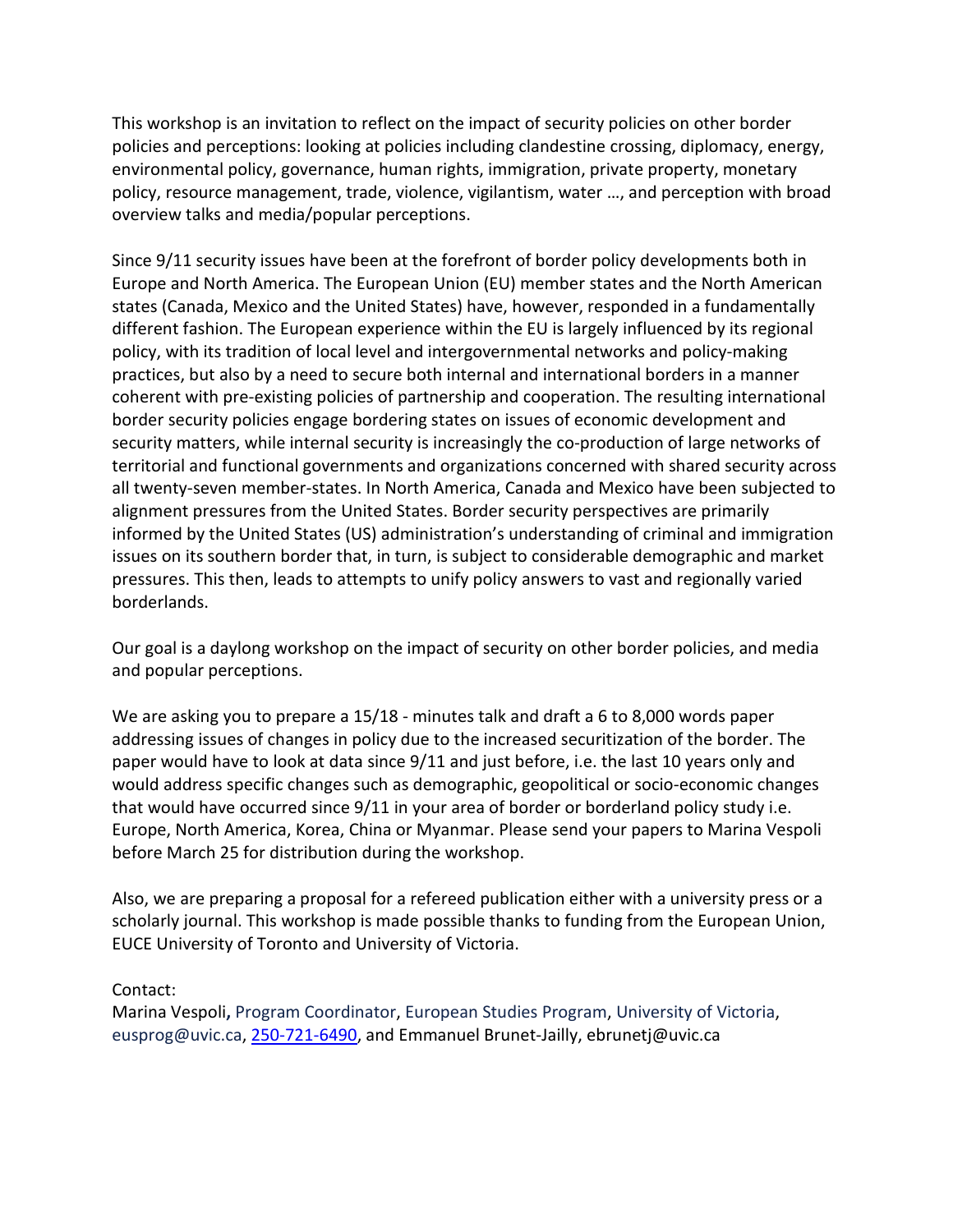## **Local Organizing Team:**

Emmanuel Brunet-Jailly, Director European Center of Excellence University of Victoria

Marina Vespoli European Studies Program and European Union Center of Excellence University of Victoria

## **Academic advisory board:**

Don Alper (WWU), Emmanuel Brunet-Jailly (UVic), Maureen Dolphin (Consulate General of Canada, Dallas, TX), Victor Konrad (Carleton) and Tony Payan (UTEP.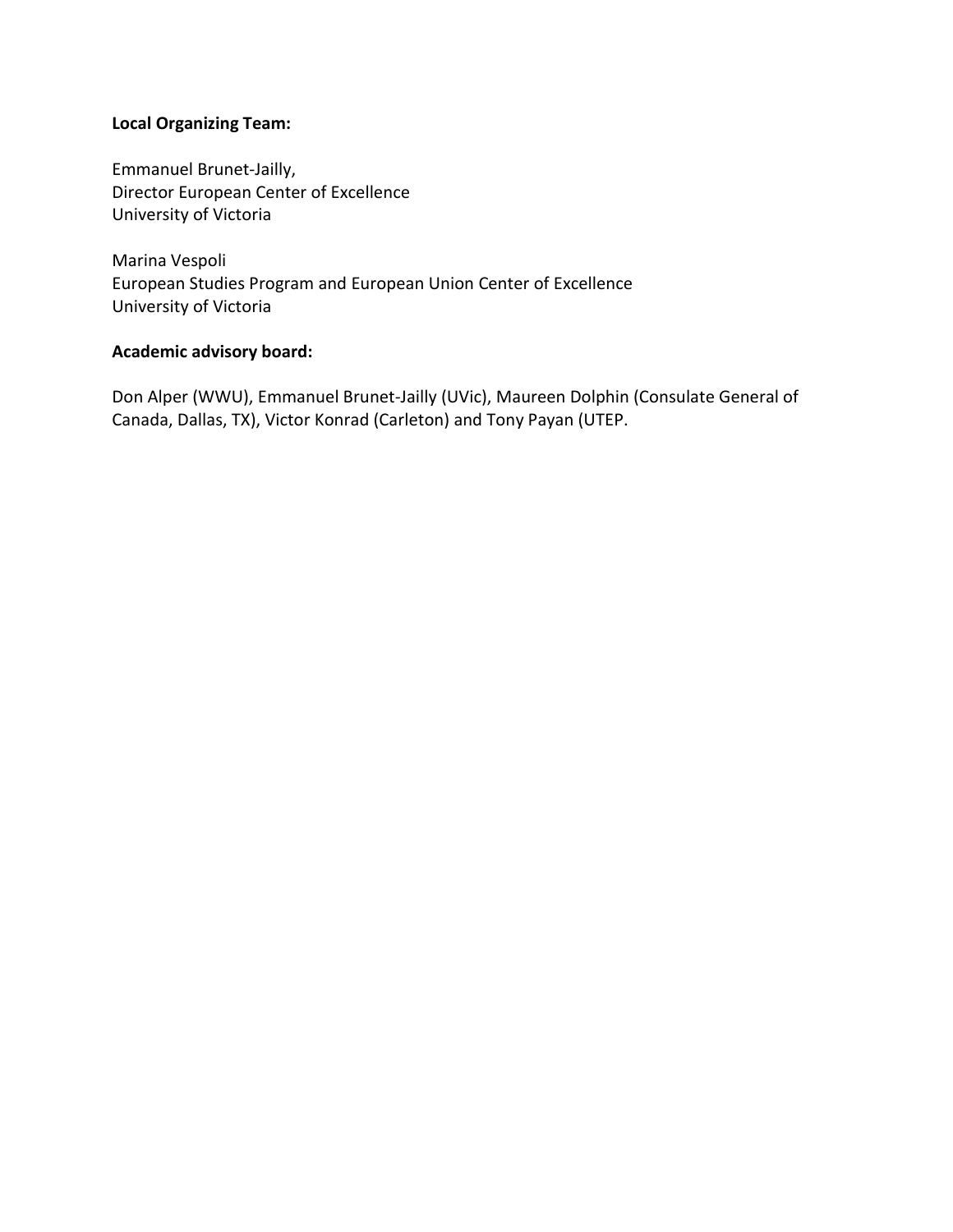**FRIDAY, March 30th**

## **8:00-9:00 Breakfast and Welcome**

Location: Spirit CD

## **9:00 Welcome Address**

**Emmanuel Brunet-Jailly** (PADM, University of Victoria) **"**The European and North American experience in Border Security: Is security seeping in thru all other policy fields – theoretical suggestions".

**\_\_\_\_\_\_\_\_\_\_\_\_\_\_\_\_\_\_\_\_\_\_\_\_\_\_\_\_\_\_\_\_\_\_\_\_\_\_\_\_\_\_\_\_\_\_\_\_\_\_\_\_\_\_\_\_\_\_\_\_\_\_\_\_\_\_\_\_\_\_\_\_\_\_\_\_\_\_**

**\_\_\_\_\_\_\_\_\_\_\_\_\_\_\_\_\_\_\_\_\_\_\_\_\_\_\_\_\_\_\_\_\_\_\_\_\_\_\_\_\_\_\_\_\_\_\_\_\_\_\_\_\_\_\_\_\_\_\_\_\_\_\_\_\_\_\_\_\_\_\_\_\_\_\_\_\_**

## **9:00 – 10:30**

## **Panel 1: Discussion Panel - North America**

**Chair : Gordon Smith** (CFGS, UVic)

**James Hundley (State University New York at Binghamton)** *Security, Sovereignty and North American Regionalism : Lessons from the Western Hemisphere Travel Initiative* **Victor Konrad (Carleton University)** *« Negative Energy » Insecurity, Security Primacy and Border Motions between Incising the Line and Establishing Perimeter Security'* **Don Alper (Western Washington University) «** *Impact of the Canada-US « Beyond the Border Plan » on border governance »*

**\_\_\_\_\_\_\_\_\_\_\_\_\_\_\_\_\_\_\_\_\_\_\_\_\_\_\_\_\_\_\_\_\_\_\_\_\_\_\_\_\_\_\_\_\_\_\_\_\_\_\_\_\_\_\_\_\_\_\_\_\_\_\_\_\_\_\_\_\_\_\_\_\_\_\_\_\_\_**

**\_\_\_\_\_\_\_\_\_\_\_\_\_\_\_\_\_\_\_\_\_\_\_\_\_\_\_\_\_\_\_\_\_\_\_\_\_\_\_\_\_\_\_\_\_\_\_\_\_\_\_\_\_\_\_\_\_\_\_\_\_\_\_\_\_\_\_\_\_\_\_\_\_\_\_\_\_\_**

**Discussants: Jussi Laine (Juenssu) and Simon Dalby (Carleton)**

## **10:30-11:00 Coffee Break** Location: Spirit AB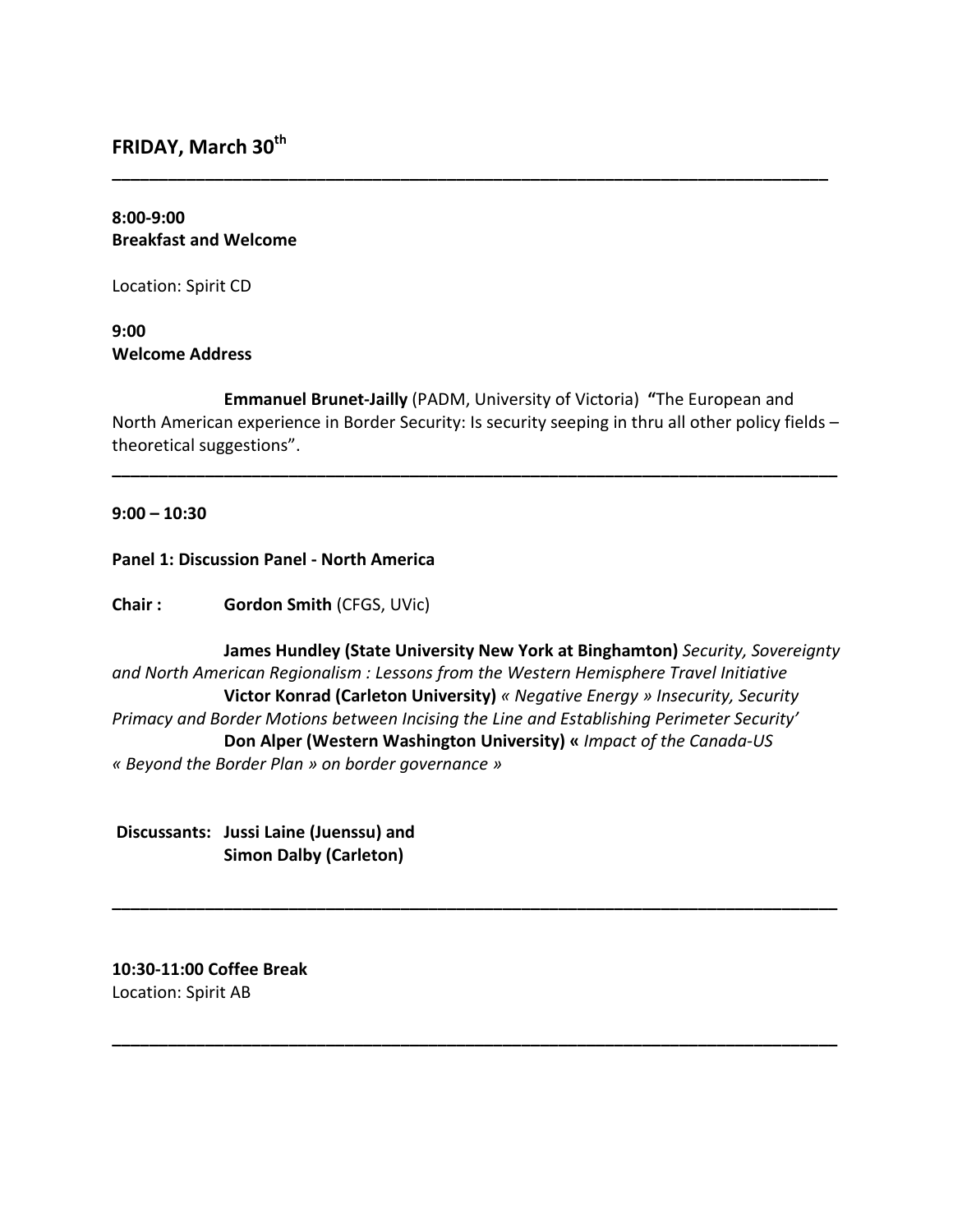**11:00 – 12:30 Panel 2: Discussion Panel - US and Mexico** 

#### **Chair: Victor Konrad (Carleton University)**

**Eduardo Saucedo and Roberto Coronado (New Mexico State University)** « *Did 9/11 have an impact on cross-border retail activity along the Texas/Mexico border? »* **Griselda T. Martinez and Manuel Reyes-Loya (New Mexico State University)** *« Crime and Immigration in the United States : An empirical study of Unauthorized Mexican Immigrants »* **Rodolfo Acosta (New Mexico State University)** *«Conspicuous Consumption and Drug Trafficking in the Borderland of Mexico/US »*

**Discussants: Tony Payan (University of Texas El Paso) Gordon Smith (University of Victoria)**

**12:30-14:00 Lunch** Location: Spirit CD

**13:15 – 14:00 Keynote Address** 

*Simon Dalby (Carleton University) "Changing Borders/Bordering Change"*

**\_\_\_\_\_\_\_\_\_\_\_\_\_\_\_\_\_\_\_\_\_\_\_\_\_\_\_\_\_\_\_\_\_\_\_\_\_\_\_\_\_\_\_\_\_\_\_\_\_\_\_\_\_\_\_\_\_\_\_\_\_\_\_\_\_\_\_\_\_\_\_\_\_\_\_\_\_\_**

**\_\_\_\_\_\_\_\_\_\_\_\_\_\_\_\_\_\_\_\_\_\_\_\_\_\_\_\_\_\_\_\_\_\_\_\_\_\_\_\_\_\_\_\_\_\_\_\_\_\_\_\_\_\_\_\_\_\_\_\_\_\_\_\_\_\_\_\_\_\_\_\_\_\_\_\_\_\_**

**\_\_\_\_\_\_\_\_\_\_\_\_\_\_\_\_\_\_\_\_\_\_\_\_\_\_\_\_\_\_\_\_\_\_\_\_\_\_\_\_\_\_\_\_\_\_\_\_\_\_\_\_\_\_\_\_\_\_\_\_\_\_\_\_\_\_\_\_\_\_\_\_\_\_\_\_\_\_**

**14:00 – 15:30 Panel 3: Discussion Panel - Canada/ US** 

**Chair: Jussi Laine**

**Rod Dobel (CFGS - UVic)** *"Might Security Concerns Limit Transboundary Environmental Cooperation Around the Salish Sea"* **Periwal Sukumar (BC Government)** "*Triple Fence*" **Christian Leuprecht and Todd Hataley (Military College/Queen's U.)** *"Dynamics of Canada – US Cross Border Extremist Networks"*

**Discussants: James Hundley (State University New York Binghamton) Don Alper (Western Washington University)**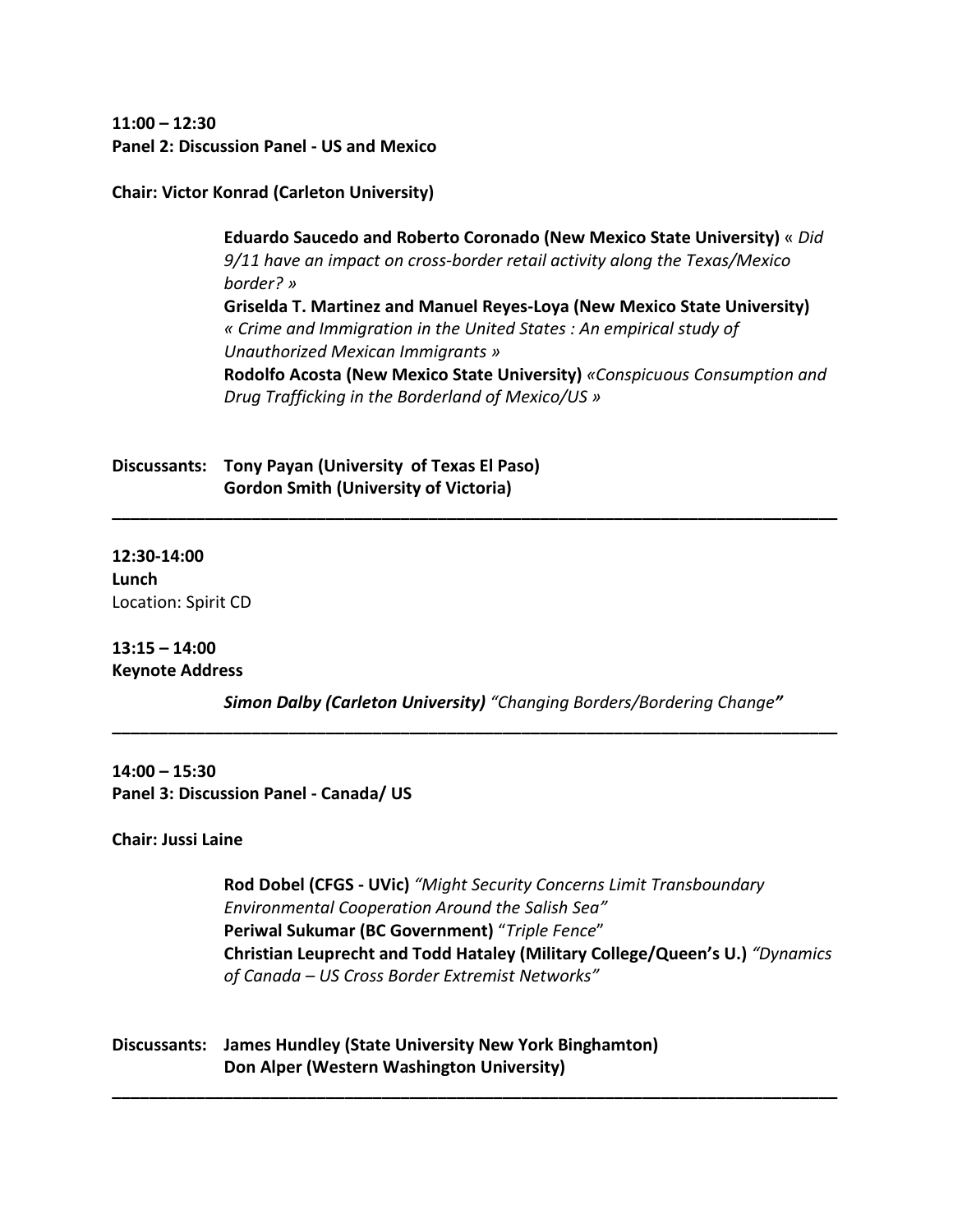Location: Spirit AB

## **16:00 – 17:30**

#### **Panel 4: Discussion Panel - Europe and the Americas**

**Chair: Ronald Crelinsten (CFGS UVic)**

**Jussi Laine (University of Eastern Finland)** *"Good Borders Make Good Neighbors? Cooperation, Security and Paradiplomacy at the EU Russian Interface"* **Karin Dean (Tallinn, Estonia) "***Contending Security/Sovereignty Fixations at the Sino-Myanmar Borderlands in the 21st Century"* **Emmanuel Brunet-Jailly (University of Victoria) "***Border Security Governance in Europe and North America – Schengen versus Beyond the Border – where is Mexico."*

**\_\_\_\_\_\_\_\_\_\_\_\_\_\_\_\_\_\_\_\_\_\_\_\_\_\_\_\_\_\_\_\_\_\_\_\_\_\_\_\_\_\_\_\_\_\_\_\_\_\_\_\_\_\_\_\_\_\_\_\_\_\_\_\_\_\_\_\_\_\_\_\_\_\_\_\_\_\_**

#### **Discussants:**

**Simon Dalby (Carleton University) Periwal Sukumar (BC Government)**

**18:00-20:30 Dinner**  Location: Spirit CD

#### **Keynote Address**

**19:30-20:30**

**Ronald Crelinsten** (CFGS, University of Victoria) "*Mapping Blurry Boundaries across Policy Domains: From Stovepipes to a Whole-of-Government Approach*"

**\_\_\_\_\_\_\_\_\_\_\_\_\_\_\_\_\_\_\_\_\_\_\_\_\_\_\_\_\_\_\_\_\_\_\_\_\_\_\_\_\_\_\_\_\_\_\_\_\_\_\_\_\_\_\_\_\_\_\_\_\_\_\_\_\_\_\_\_\_\_\_\_\_\_\_\_\_\_**

\_\_\_\_\_\_\_\_\_\_\_\_\_\_\_\_\_\_\_\_\_\_\_\_\_\_\_\_\_\_\_\_\_\_\_\_\_\_\_\_\_\_\_\_\_\_\_\_\_\_\_\_\_\_\_\_\_\_\_\_\_\_\_\_\_\_\_\_\_\_\_\_\_\_\_\_\_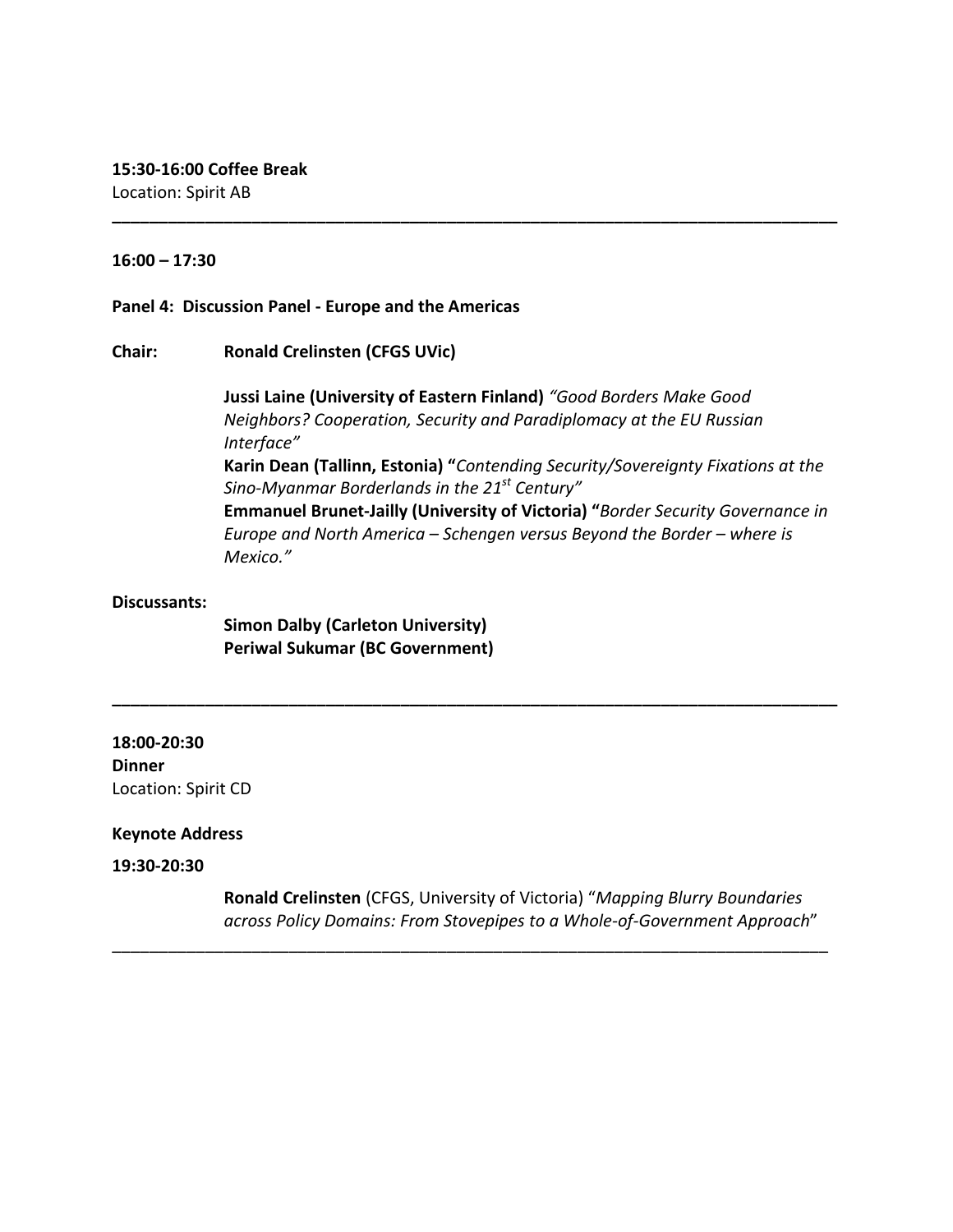# **SATURDAY, March 31th**

## **8:30-9:00 Breakfast and Welcome**

Location: Harbour Boardroom and Harbour Lobby **9:00 -10:00 Morning Address**

> *Reading by* **Derek Lundy,** acclaimed author of Borderlands *,* Knopf Canada 2010*,* **Evelyn P. Mayer** (Saarland University and University of Mainz, Germany) **" '***An Elegiac Farewell to Innocence' – Security's Impact on Canada US Border Policies and Perceptions in Derek Lundy's Borderlands*"

**\_\_\_\_\_\_\_\_\_\_\_\_\_\_\_\_\_\_\_\_\_\_\_\_\_\_\_\_\_\_\_\_\_\_\_\_\_\_\_\_\_\_\_\_\_\_\_\_\_\_\_\_\_\_\_\_\_\_\_\_\_\_\_\_\_\_\_\_\_\_\_\_\_\_\_\_\_**

**\_\_\_\_\_\_\_\_\_\_\_\_\_\_\_\_\_\_\_\_\_\_\_\_\_\_\_\_\_\_\_\_\_\_\_\_\_\_\_\_\_\_\_\_\_\_\_\_\_\_\_\_\_\_\_\_\_\_\_\_\_\_\_\_\_\_\_\_\_\_\_\_\_\_\_\_\_**

**\_\_\_\_\_\_\_\_\_\_\_\_\_\_\_\_\_\_\_\_\_\_\_\_\_\_\_\_\_\_\_\_\_\_\_\_\_\_\_\_\_\_\_\_\_\_\_\_\_\_\_\_\_\_\_\_\_\_\_\_\_\_\_\_\_\_\_\_\_\_\_\_\_\_\_\_\_\_**

**\_\_\_\_\_\_\_\_\_\_\_\_\_\_\_\_\_\_\_\_\_\_\_\_\_\_\_\_\_\_\_\_\_\_\_\_\_\_\_\_\_\_\_\_\_\_\_\_\_\_\_\_\_\_\_\_\_\_\_\_\_\_\_\_\_\_\_\_\_\_\_\_\_\_\_\_\_\_**

## **10:00-10:30 Coffee Break**

Location: Harbour Lobby

#### **10:30 – 12:00**

**Panel 5: Discussion Panel - Americas**

**Chair: James Hundley (State University New York at Binghamton)**

**Geoffrey Hale (Lethbridge)** *"So Near Yet So Far: Security, Borders and Canada-US Relations"* **Tony Payan (University of Texas El Paso) "***Post-political borders: the security paradigm and the resurgence of borders"* **Licio Monteiro (Universidade Federal do Rio de Janeiro)** *"Brazilian Security*

*policies in the Amazon border and securitization of Colombian conflict"*

**\_\_\_\_\_\_\_\_\_\_\_\_\_\_\_\_\_\_\_\_\_\_\_\_\_\_\_\_\_\_\_\_\_\_\_\_\_\_\_\_\_\_\_\_\_\_\_\_\_\_\_\_\_\_\_\_\_\_\_\_\_\_\_\_\_\_\_\_\_\_\_\_\_\_\_\_\_\_**

**Discussants: Victor Konrad (Carleton University) Karin Dean (Tallinn, Estonia)**